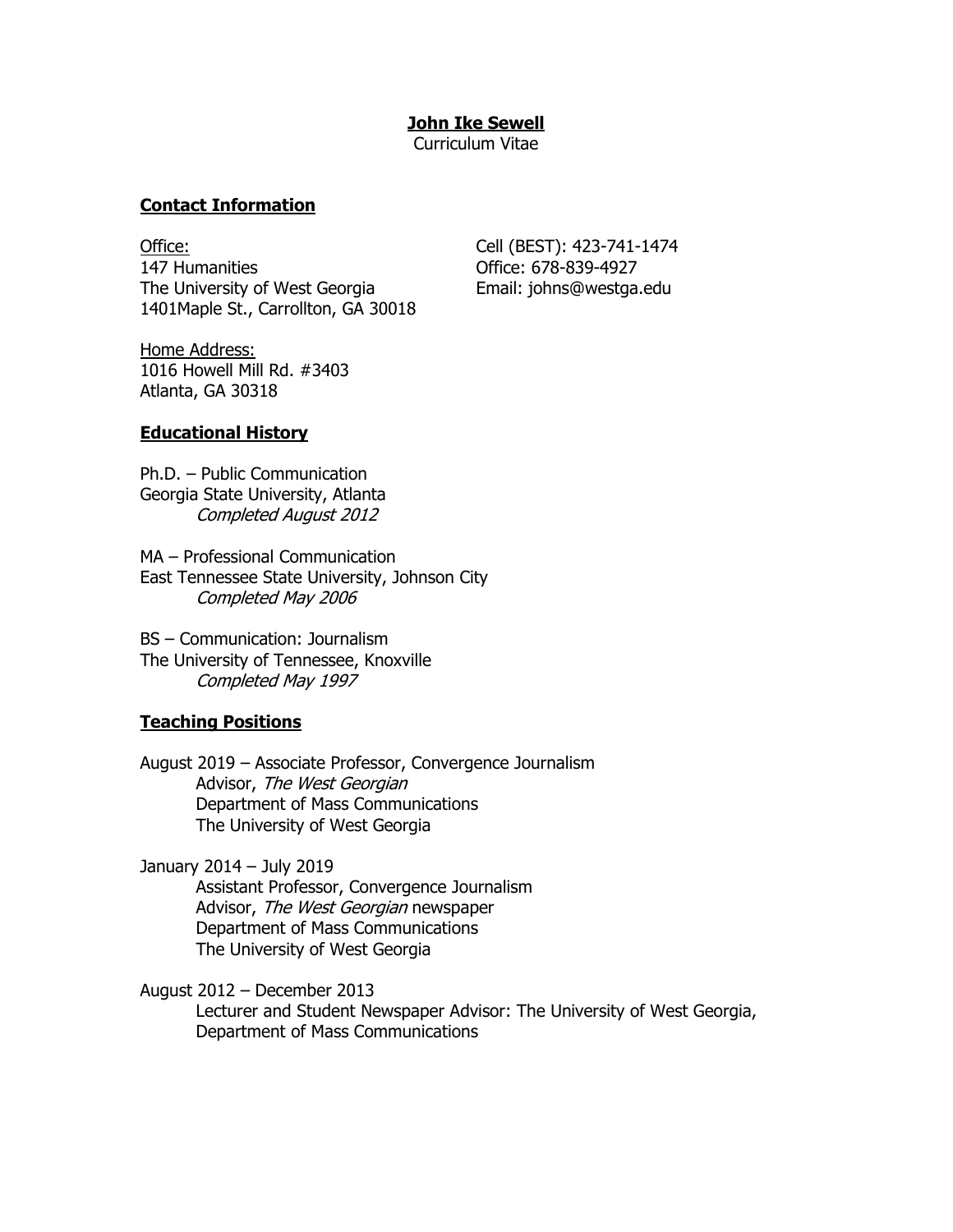## **Teaching Positions (continued)**

August 2007 – August 2012

Graduate Teaching Assistant: Georgia State University, Department of **Communication** 

August 2006 - July 2007

Lecturer: East Tennessee State University, Department of Communication

## **Teaching Experience**

(Instructor of record for all courses. This list also includes courses I am presently teaching as of Spring 2019.)

## **Courses Sections Taught**

| COMM1154: Intro to Mass Communications        |                               | 4 (two online) |
|-----------------------------------------------|-------------------------------|----------------|
| COMM 2254: Media Ethics                       |                               | 5 (one online) |
| COMM 3301: Writing & Reporting for Newspapers |                               | 16             |
| COMM 3302: Public Affairs Reporting           |                               | 3              |
| COMM 3303: Layout & Design                    |                               | 3              |
| COMM 4402: Feature Writing                    |                               | 8 (one online) |
| COMM 4421N: Newspaper Practicum               |                               | 15             |
| <b>COMM4455 Critical Issues in Mass Media</b> |                               | 3              |
| <b>COMM4485 Communication Theory</b>          |                               |                |
| FILM 4800: The Culture Industry               |                               |                |
| JOUR 1000: Introduction to Mass Media         |                               | 3              |
| JOUR 3070: Mass Communication Theory          |                               |                |
| SPCH 1000: Intro to Communication/Human Comm. |                               | 11             |
| SPCH 1500: Public Speaking                    |                               |                |
| SPCH 2050: Media, Culture, and Society        |                               |                |
|                                               | Total # of Courses Taught: 88 |                |

Nine of the above sections were large format (110+ students).

# **Publications**

"Numinous Fortune and Holy Money: Dave Ramsey's Cruel Optimism." In Meyers, M. (Ed.), Neoliberalism and the Media. New York: Routledge, 2019.

"'Workin' on a Mystery': Tom Petty, Postmodernism, Post-Structuralism and Who We Are(n't)." In Volpert, M. (Ed.), Tom Petty and philosophy. Chicago: Open Court Publishing, 2019.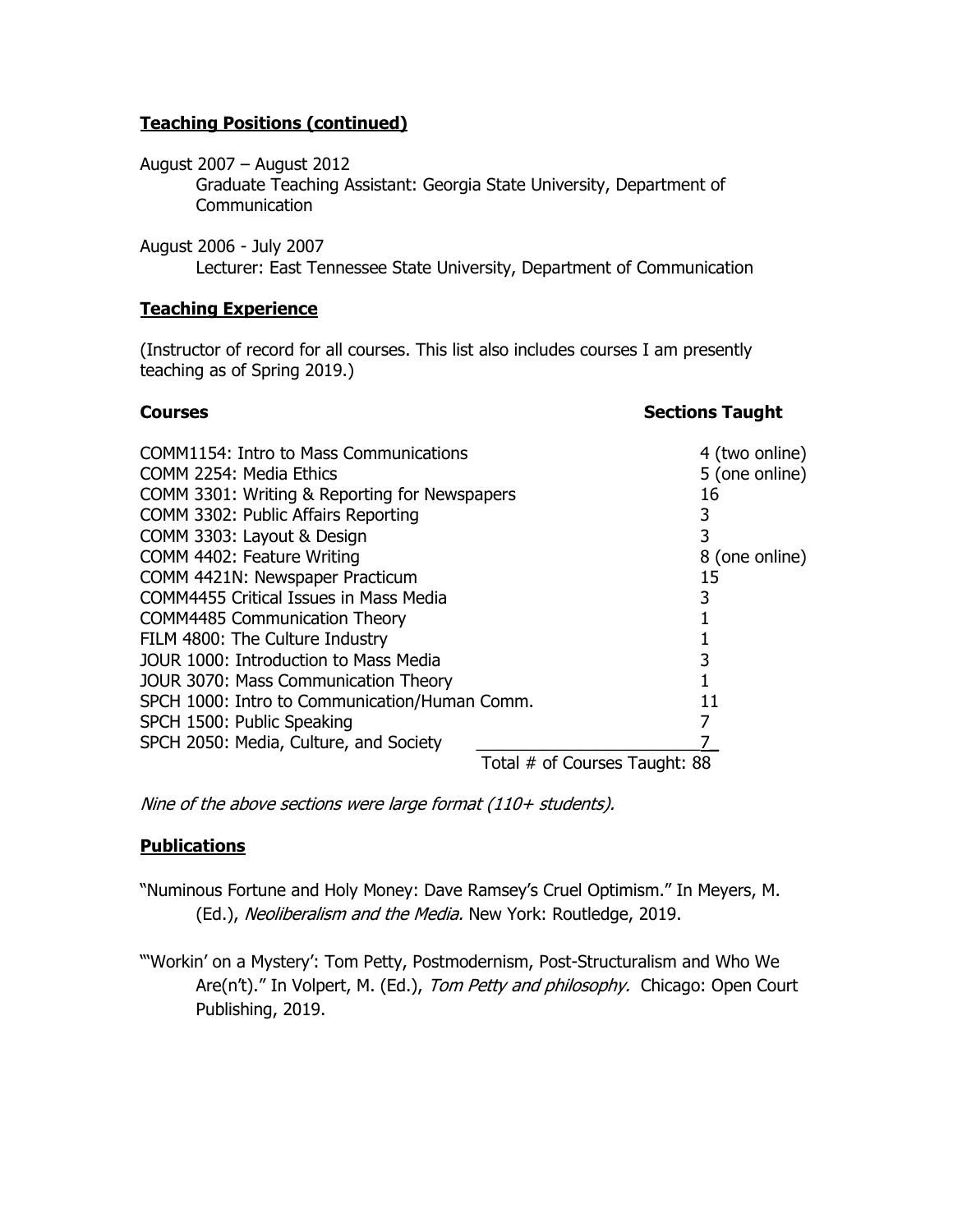# **Publications (continued)**

- "The Singular They and How it works: A (More or Less) Structuralist Explanation of Transgender's Poststructuralist, Pronominal Revolution." In Manning, J., and Dunn, J. C. (Eds.), Transgressing feminist theory and discourse: Advancing conversations across disciplines (The 'Work'). New York: Routledge, 2018.
- "'Becoming Rather than Being': Queer's Double-Edged Discourse as Deconstructive Practice." Journal of Communication Inquiry, 38.4. 291-307.
- Video: "'Becoming Rather Than Being': Queer's Double-Edged Discourse as Deconstructive Practice. Sage Video: Media, Communication and Cultural Studies Collection, August, 2015. http://sk.sagepub.com/video/becoming-rather-thanbeing-queers-double-edged-discourse-as-deconstructive-practice
- Book Review: *Queer Praxis: Questions for LGBTQ Worldmaking* edited by Goltz, D.B. & Zingsheim, J. Journalism and Mass Communication Quarterly, 93.3 (Autumn 2016): 695-697.
- Book Review: The Virtual Transformation of the Public Sphere: Knowledge, Politics, Identity edited by Desai, G. Journalism and Mass Communication Quarterly, 92 (June, 2015): 514-516.
- Book Review: *Inclusive Masculinity* by Anderson, A. *Electronic Journal of* Communication, 25, 1 & 2 (2015), published by SUNY. <http://www.cios.org/www/ejc/v25n12toc.htm>

## **Awards and Nominations**

Named Faculty Advisor of the Year by the Professional Association of Academic Advisors, University of West Georgia, May 2, 2017.

Awarded Best of The West certificate for Values Recognition, University of west Georgia, March 22, 2017.

Top Paper for National Communication Association's GLBTQ Communication Studies Division, Fall 2015: "'The Singular They': Trandgender's Pronominal Revolution."

Nominated for College of Social Sciences Outstanding Teaching Award, April 17, 2018.

Nominated for College of Social Sciences Outstanding Mentor Award, May 2, 2017.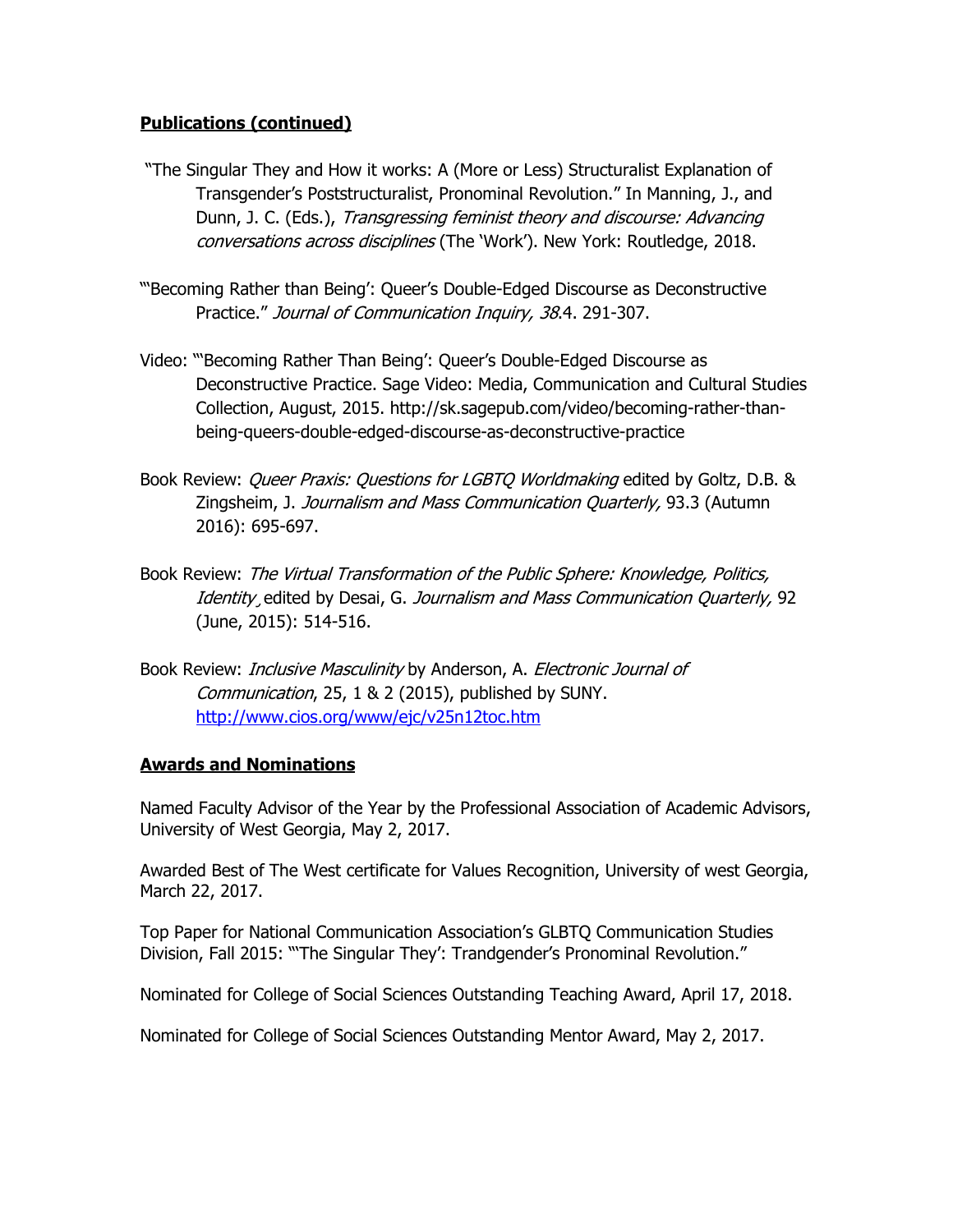## **Academic Presentations & Conference Participation**

"Numinous Fortune and Holey Money: Dave Ramsey's Cruel Optimism." Individual paper presented at AEJMC conference, Washington, DC, Fall 2018.

Co-Presenter at GLBTQ Communication Studies Division Meeting at NCA conference in Salt Lake City, UT, Fall 2018.

Co-Presenter at GLBTQ Communication Studies Division Meeting at NCA conference in Baltimore, MD, Fall 2019.

Chair of "Trans\* and Queer Bodies in Liminal Space(s) panel sponsored by GLBTQ Communication Studies Division at NCA conference, Dallas, TX, Fall 2017.

Chair of "Sexuality, Sex/Gender and Relationships: Difference, Negotiation and Change" panel sponsored by GLBTQ Communication Studies Division at NCA conference, Dallas, TX, Fall 2017.

"'Physical Graffiti': Transgender's Poststructural Palimpsest." Individual paper presented at the Organization for the Study of Communication, Language and Gender (OSCLG) conference, Omaha, NE, Fall 2017.

"The Singular 'They' and How it Works: A (More or Less) Structuralist Explanation of Transgender's Poststructural, Pronominal Revolution." Individual paper presented at the Organization for the Study of Communication, Language and Gender (OSCLG) conference's Top Papers session, Chicago, IL, Fall 2016.

"'The Singular They': Trandgender's Pronominal Revolution." Individual paper presented at NCA conference, Las Vegas,NV, Fall 2015.

Chair of "GLBTQ Media Representations Implications" panel sponsored by GLBTQ Communication Studies Division at NCA conference, Philadelphia, PA, Fall 2016.

Chair of "Gender, Language, Discourse and Social Interaction" panel at the Organization for the Study of Communication, Language and Gender (OSCLG) conference, Oak Park, IL, Fall 2016.

Respondent at paper session for "Queering and Postfeminist Concerns" panel sponsored by Feminist and Women's Studies Division at NCA conference, Chicago, IL, Fall 2014.

Respondent at paper session for the "Communication as a Social Construction" Division at NCA conference, Chicago, IL, Fall 2014.

"Women in Higher Education: Establishing Connections and Creating a Cultural Climate of Inclusion in the Classroom." Presenter/Participant in Women's Caucus panel discussion at NCA conference, Washington, DC, Fall 2013.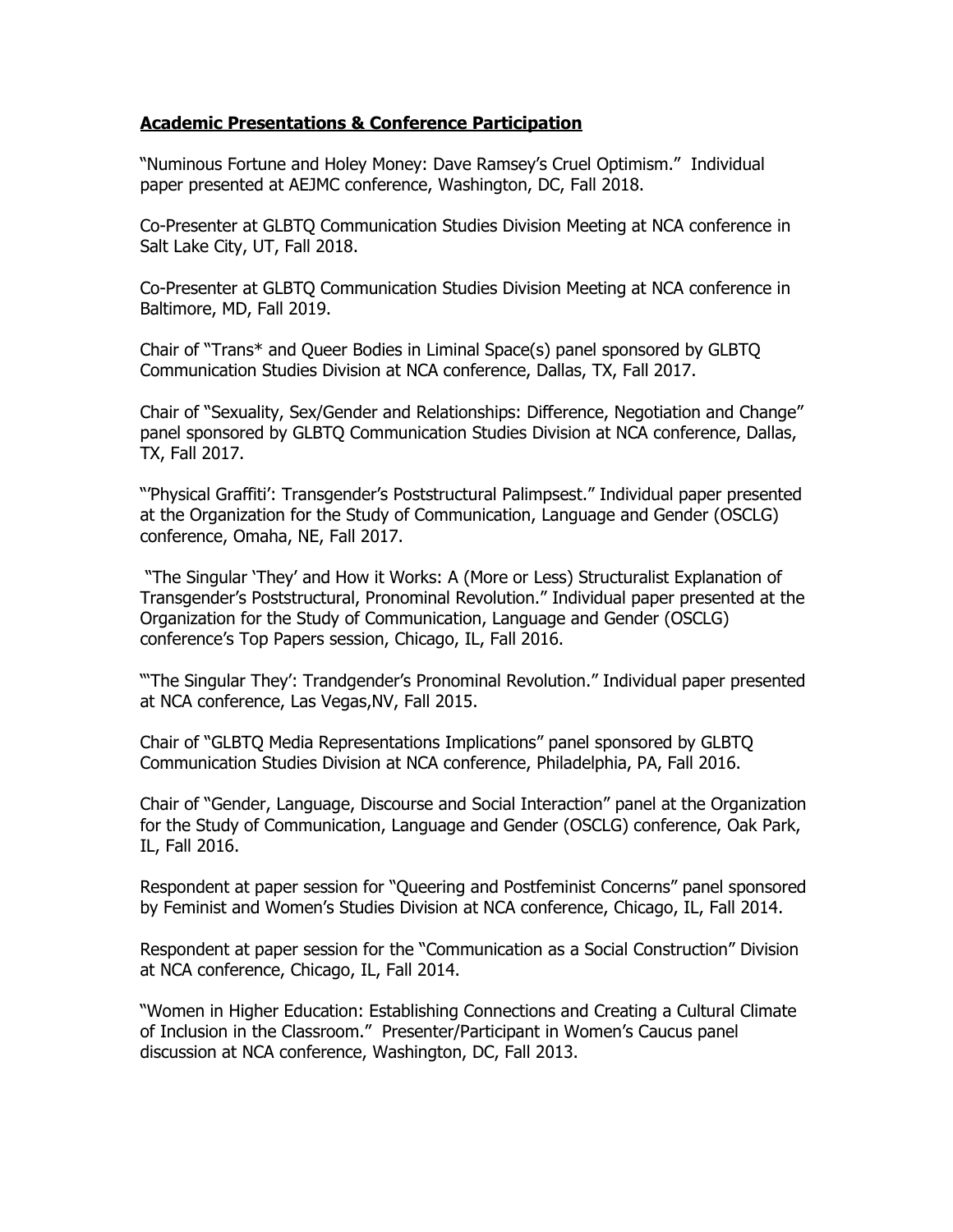## **Academic Presentations & Conference Participation (continued)**

Respondent at paper session for "Queering and Postfeminist Concerns" panel sponsored by Feminist and Women's Studies Division at NCA conference, Washington, DC, Fall 2013.

"The 'Madness' of Capitalism's Reckless Warrior Priest: Neoliberalism, Transnational Business Masculinity and 'Mad Money' after the 2008 Meltdown." Individual paper presented at AEJMC conference, Washington, DC, Summer 2013

"Double-Edged Discourse: An Analysis of the LGBT Community's Appropriation of 'Queer' as an Empty Signifier." Individual paper presented at AEJMC conference, Washington, DC, 2013.

"'The Mirror-Man': Successful Strategies of Performed Presidential Masculinity in Barack Obama's 2008 Campaign." Individual paper presented at NCA conference, Orlando, Florida, Fall 2012.

"'The Great Reconciler': Conflicting Themes of Unity, Self-Reliance, and Masculine Essentiality in Eugene V. Debs's 'Labor's Struggle for Supremacy.'" Individual paper presented at NCA conference, Orlando, Florida, Fall 2012.

"'Pure F\*\*\*ing Armageddon': Theorizing the Transgressive in Black Metal Subculture." Individual paper presented at AEJMC conference, Chicago, August 2012.

"'It's Like They Were Writing My Life': Young women's Perceptions of Masculinity in Emo Culture." Individual paper presented at NCA conference, New Orleans, Fall 2011.

"Expanding on the Ever-Expanding: Differential Consciousness, Identity Politics and the Logic of Equivalence in Postmodern Feminist Coalition." Individual paper presented at NCA conference, New Orleans, Fall 2011.

"Queering the Core: Straightedge Hardcore as a Variable Phototropic Discourse." Individual paper presented at NCA conference, New Orleans, Fall 2011.

"Presidential Femininity: Executive Gender Performance and the social Imaginary." Individual paper presented at NCA conference, San Francisco, Fall 2010.

"Doing it for The Dudes: The Impact of 'Mook Culture' Television Advertisements on Identity-Shaping and Social Reality for Young Men." Individual paper presented at NCA conference, San Diego, Fall 2008.

"Representation of the Chinese Product Crisis in Major Local Newspapers in the American South." Co-authored with Dr. Hongmei Li, presented at NCA conference, San Diego, Fall 2008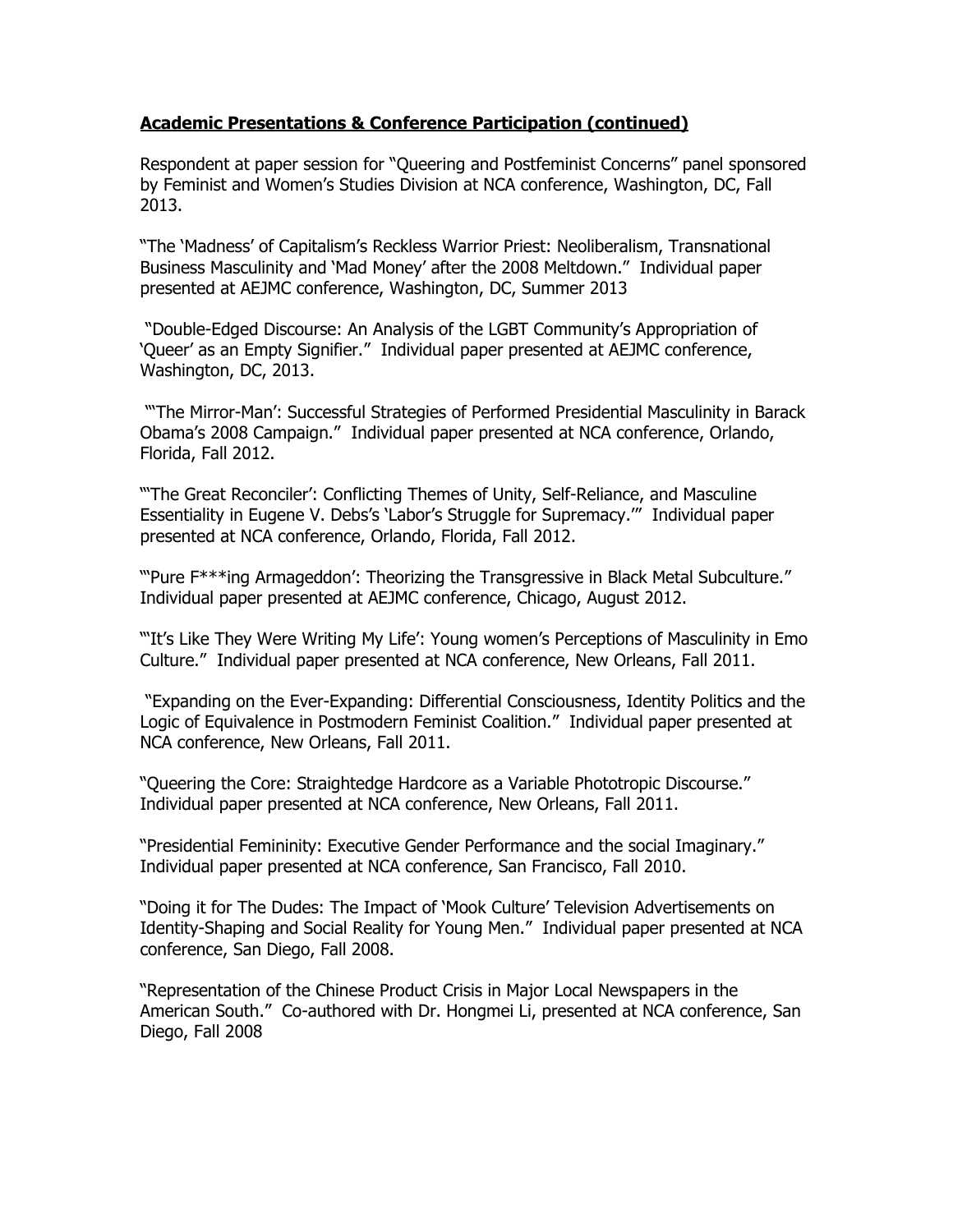# **Academic Service**

- Advisor for the University of West Georgia student newspaper, The West Georgian (Aug. 2012 to present)
- Chair of Promotions (Convergence Journalism concentration) for the Media Day Executive Steering Committee (2018 to present)
- Chair of Department of Mass Communications Promotion and Tenure Committee (Aug. 2019 to present)
- Member of Regent's Teaching Award Committee, The University of West Georgia (Fall 2017)
- Chair of Experiential Learning Labs Committee, The University of West Georgia (February, 2013 to May 2016)
- Member of Faculty Senate Rules Committee, The University of West Georgia (August, 2015 to May 2017: Re-elected and resumed participation in Fall 2019)
- Member of Curriculum Advisory Committee, The University of West Georgia (January 2014 to present)
- Member of Tenure and Promotion Committee, The University of West Georgia (Spring 2013 to present)
- AECJMC Mission/Vision Committee member, The University of West Georgia (Aug. 2012 through May 2014)
- Member of Convergence Journalism Lecturer Search Committee, The University of West Georgia (March 2014 to present)
- Member of PR Faculty Search Committee, The University of West Georgia (spring 2014 to present)
- College Media Advisors Association member (Aug. 2012 to present)
- Georgia College Press Association member (Aug. 2012 to present)
- Member of NCA Critical & Cultural Studies Division (Aug. 2012 to present)
- Member of NCA Feminist and Women's Studies Division: Fall 2011 to present.
- Member of NCA GLBTQ Communication Studies Division: Fall 2013 to present.
- Member of NCA Communication as a Social Construction Division: Fall 2012 to present.
- Member of NCA Rhetorical & Communication Theory Division: Fall 2016 to present.
- Paper Reviewer: NCA Feminist and Women's Studies Division (Fall 2011 to present)
- Paper Reviewer: NCA GLBTQ Communication Studies Division (Fall 2013 to present)
- Paper Reviewer: NCA Critical & Cultural Studies Division (Fall 2019 to present)
- Journal Submission Reviewer: *Women & Language* (spring 2018 to present)
- Journal SubmissionReviewer: *Journalism and Mass Communications Quarterly* (Fall 2016 to present)
- Member of WRAS (Georgia state University college radio station) Advisory Committee (Fall 2001 to Fall 2013)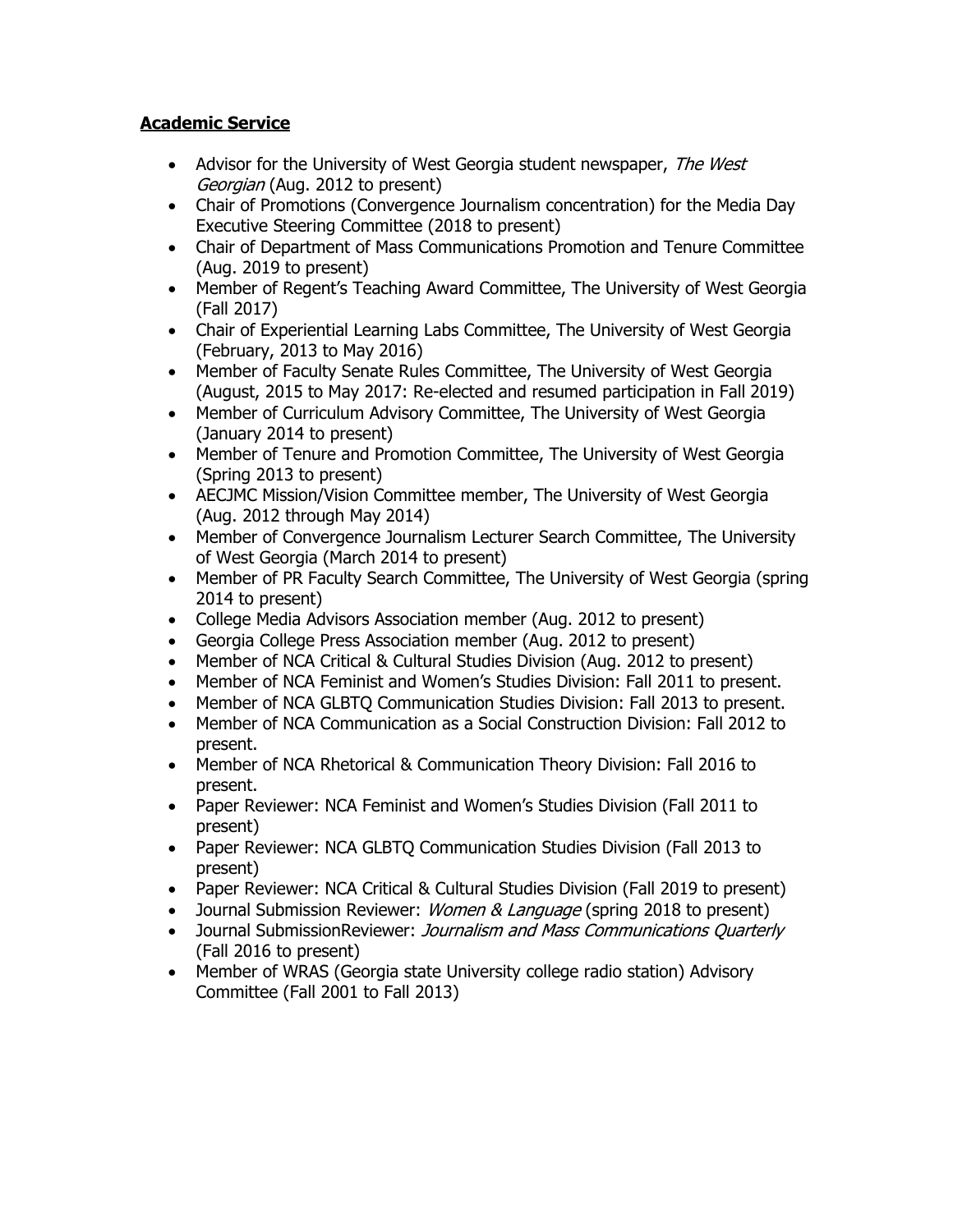# **Organizational Affiliations**

- National Communication Association (NCA): 2007 to present.
- Association for Education in Journalism and Mass Communication (AEJMC): 2012 to present.
- Organization for the Study of Communication, Language and Gender (OSCLG): 2016 to present.
- Professional Association of Academic Advisors (PAAA): Spring 2017 to present.

## **Dissertation**

Doing it for the Dudes: A Comparative Ethnographic Study of Performative Masculinity in Hardcore and Heavy Metal Subcultures

Total full downloads (figure from GSU Scholarworks, Mach 18, 2019): 2,778.

Available at Georgia State University Digital Archive:

http://www.google.com/url?sa=t&rct=j&q=&esrc=s&source=web&cd=1&ved=0CB4QFj AAahUKEwj057WxybrIAhUElh4KHfN5DoU&url=http%3A%2F%2Fscholarworks.gsu.edu %2Fcgi%2Fviewcontent.cgi%3Farticle%3D1035%26context%3Dcommunication\_diss&u sg=AFQjCNHxFei7p3FXkDIRTnuUYElg\_TqHhA&sig2=yxXUgdqPjF0IwA01nXPddA Committee: Marian Meyers (Chair), Tomasz Tabako, Patricia Davis, Ted Friedman and Megan Sinnott (Outside Reader: Department of Women's Studies)

This study examines performative masculinity in hardcore and heavy metal music subcultures in Atlanta over a nine month period in 2011-2012. Drawing on feminist approaches to ethnographic study and knowledge-construction, I examine enactments of masculinity in two male-dominated, music-related enclaves to address the primary research question of how masculinity is enacted in subcultural variation. Because of the correspondences that link these subcultures, having access to observe each group from within its subcultural boundaries offers a unique opportunity to evaluate, compare, and contrast performative masculinity as enacted in strikingly similar yet also divergent communities. I argue that masculinity in both enclaves is related to an enactment of working class-ness that is performed by males, for males. Through observation, interaction, in-depth interviews, and collaborative epistemological analysis, I seek to understand what hardcore and heavy metal identities mean for the primarily male participants of these groups.

## **Academic References**

Dr. Marian J. Meyers Associate Professor of Communication (404) 413-5636 [mmeyers@gsu.edu](mailto:mmeyers@gsu.edu) P. O. Box 4000 Georgia State University Department of Communication 1022 One Park Place, Atlanta, GA 30302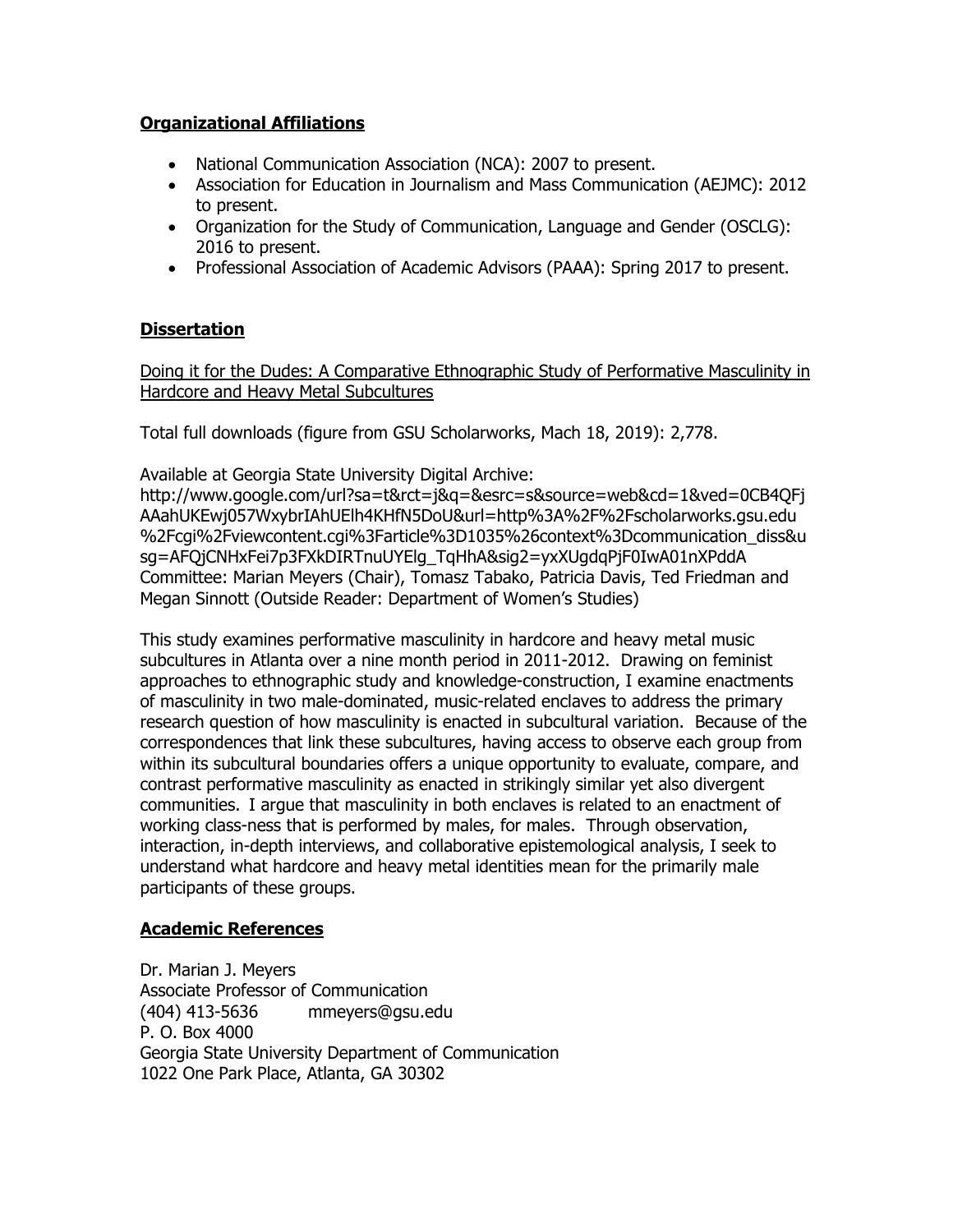#### **Academic References (continued)**

Dr. Tomasz Tabako Assistant Professor of Communication (404) 413-5634 ttabako@gsu.edu P.O. Box 3982 Georgia State University Department of Communication 1022 One Park Place, Atlanta, GA 30302

Dr. Megan J. Sinnott Associate Professor of Women's Studies (404) 413-6584 [megansinnott@gsu.edu](mailto:megansinnott@gsu.edu) P.O. Box 3969 Georgia State University Women's Studies Institute 140 Decatur St. Suite 1003 Atlanta, GA 30302

Dr. Ted Friedman Associate Professor of Communication (404) 413-5612 [tedf@gsu.edu](mailto:tedf@gsu.edu) P.O. Box 4000 Georgia State University Department of Communication 1022 One Park Place, Atlanta, GA 30302

Dr. Patricia G. Davis Assistant Professor of Communication (404) 413-5670 [pdavis20@gsu.edu](mailto:pdavis20@gsu.edu) P.O. Box 4000 Georgia State University Department of Communication 1022 One Park Place, Atlanta, GA 30302

## **Journalism Employment History**

#### **Feature Writer/Reviewer**

Stomp & Stammer magazine, Atlanta, Georgia Winter 2013 to the present Job Description: feature writer, music reviewer

#### **Medical News Correspondent**

East Tennessee Medical News, Johnson City, Tennessee Fall 2006 to spring 2016 (*East Tennessee Medical News* closed in spring 2016.) Job Description: feature writer

#### **Staff Writer/Calendar Editor**

Metro Pulse Magazine, Knoxville, Tennessee Spring 1997 to summer 2014. (Metro Pulse closed in July, 2014.) Job Description: feature writer, music, film, and literature reviewer, columnist, news reporter, calendar editor